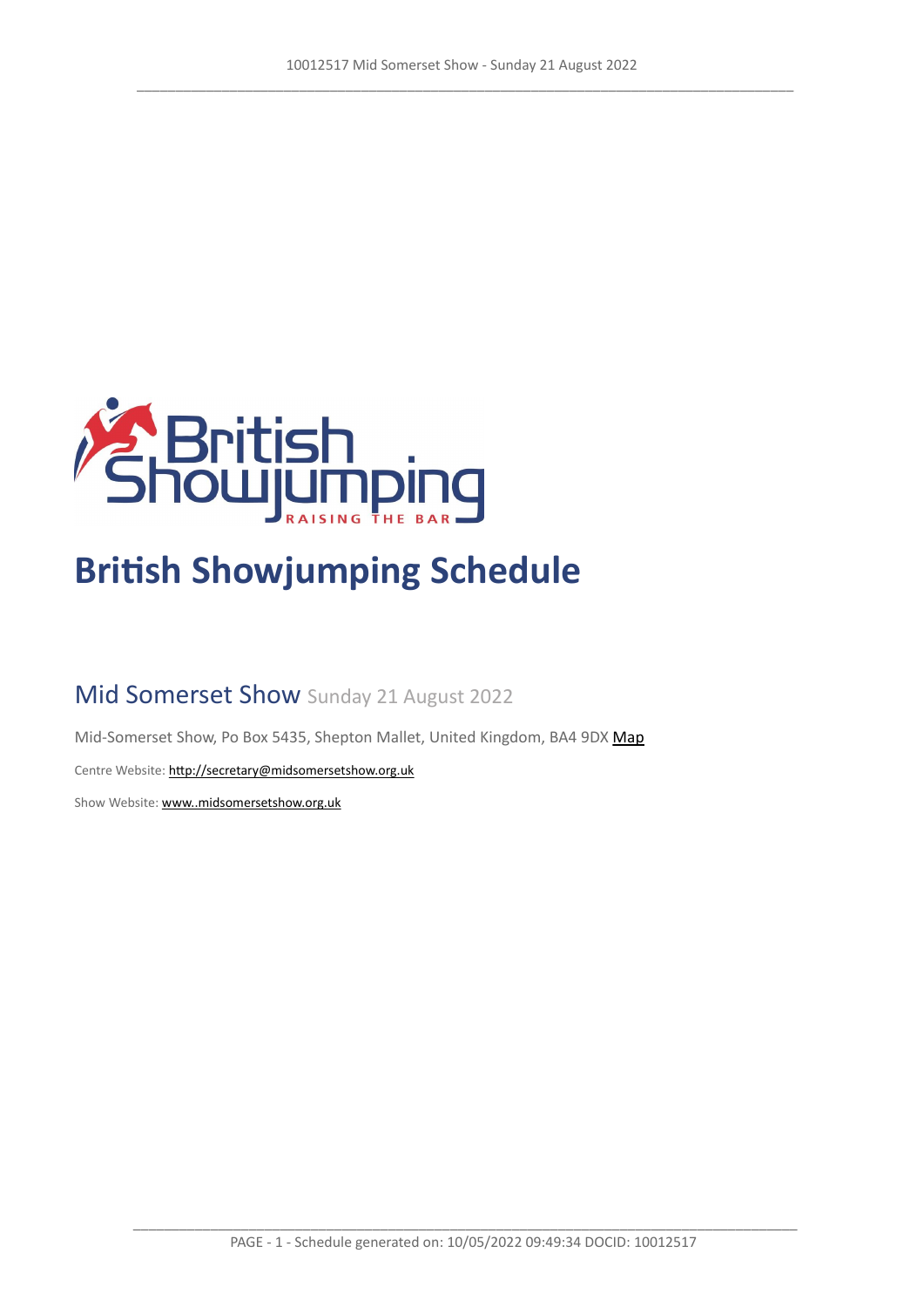## Show Secretary

Show Secretary: Mrs Shirley Trim, Tel: 01747 838888, Email: <shirleytrim@hotmail.co.uk>

# **Officials**

Chair of Judges Gail Baker Lead Officials: Showjumping Arena Gail Baker Judges Gillian Walker, Julia Down Course Designers Sean Whitelock

## First Aid Charges

First Aid is provided by an external provider, please use the link in the More Information section to find out what charges there may be for first aid.

# More Information

More information about facilities and amenities at this show can be obtained from the **[Show](www..midsomersetshow.org.uk) [home](www..midsomersetshow.org.uk) [page](www..midsomersetshow.org.uk)** 

# Refund of Entry Fees

Affiliated shows are required to repay 50 % of the entry fees in respect of all entry cancellations which are received by the Show Organiser not later than 48 hours before noon of the day on which the first affiliated competition of the show is scheduled to start except in those circumstances outlined in Rule 79.5.

# Sunday 21 August 2022

#### Class 1a - 09:00 - Showjumping Arena - Equissage Pulse Senior British Novice First Round

Rule 316. Single Phase. Speed 325mpm. Start Height 90cm.

Horses (or ponies in pony competitions) may compete in one section only. In the event of insufficient entries lower prizes will be withheld. Rule - 76.6

Entry qualifications: to be ridden by Adult, Associate or Junior Members

a) For horses in Grade C that have not won a total of 125 points. Four Double Clears will qualify - in accordance with Rule 316.6.

b) For all horses born on or after 1 January 2018 irrespective of points. Horses will only be eligible for double clear qualification to Second Rounds if they reach the age of four years or under in the same calendar year as the British Novice Final - in accordance with Rule 316.6.

Qualifies for: Senior British Novice Championship - Second Round.

Qualifying period: 1st May - 30th April inclusive.

Numbers to qualify: Those horses which jump a clear round in the first round, followed by a clear round in the jumpoff, in at least four British Novice First Round competitions held in any qualifying period will qualify to compete in the British Novice Second Rounds, irrespective of their placings for prize money in those competitions, which will be determined by the normal Table A rules (Rule 191). Horses in the class must go in to the jump-off and go clear to gain a double clear round qualification.

If combined with an open:

In Category 1 Shows and in the event of 30 starters or more the Open and the British Novice section will be split with two sets of prize money awarded.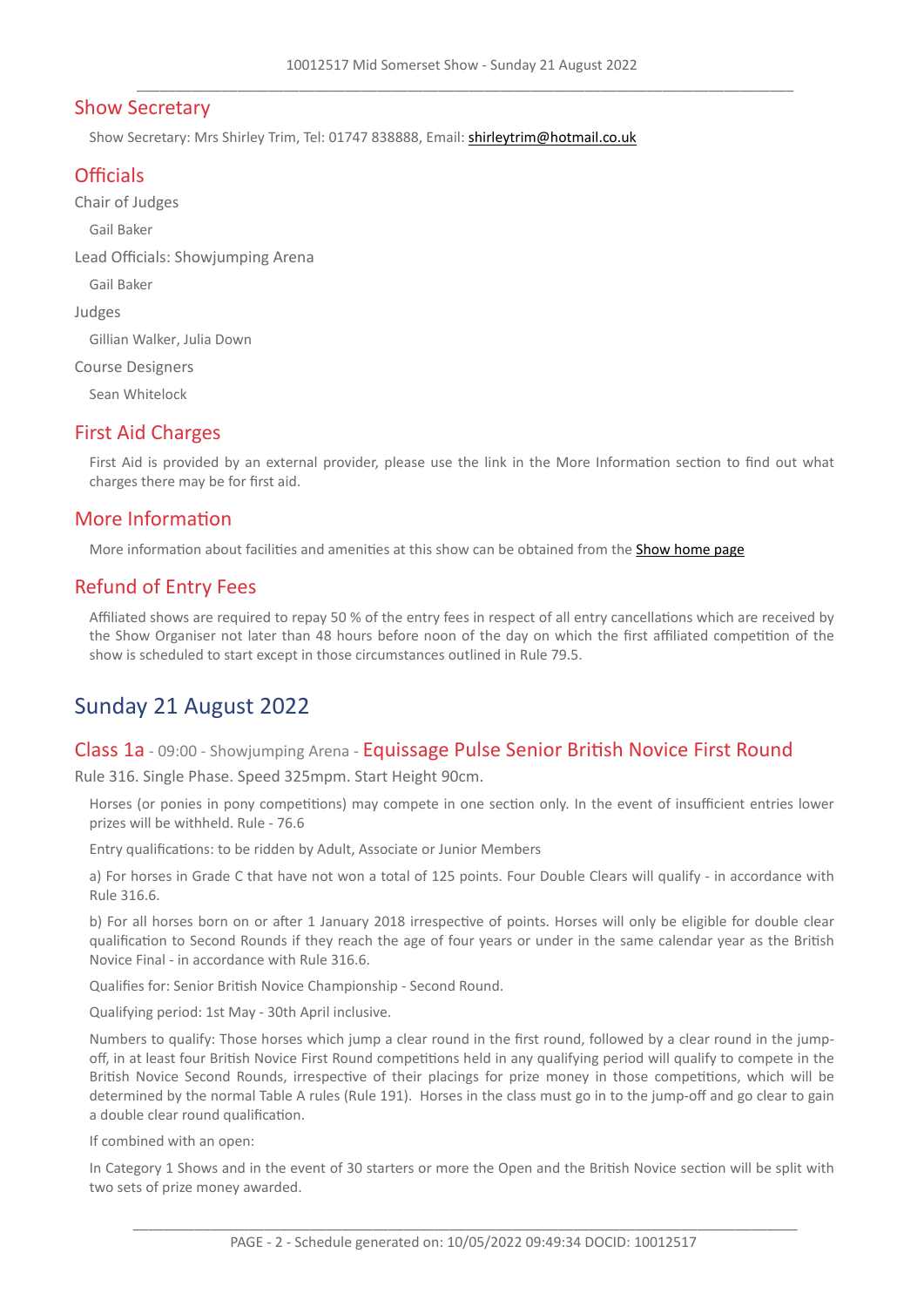In Category 2 Shows the sections must always be split with two sets of prize money awarded, irrespective of starters.

Prizes: 1st: £40.00, 2nd: £30.00, 3rd: £20.00, 4th: £17.00, 5th: £17.00, Total: £124.00. **Entry Fee = £17.00 (Pre-Entry £17.00)**

#### Class 1b - 09:00 - Showjumping Arena - Senior 90cm Open

Single Phase. Speed 325mpm. Start Height 90cm.

For registered horses in Grades: A, B & C. Ridden by Adult, Associate or Junior Members who will be aged 12 years or over in the current calendar year. Horses (or ponies in pony competitions) may compete in one section only. In the event of insufficient entries lower prizes will be withheld. Rule - 76.6

Prizes: 1st: £40.00, 2nd: £30.00, 3rd: £20.00, 4th: £17.00, 5th: £17.00, Total: £124.00. **Entry Fee = £17.00 (Pre-Entry £17.00)**

#### Class 2a - Showjumping Arena - Nupafeed Supplements Senior Discovery - First Round

Rule 314. Single Phase. Speed 325mpm. Start Height 1.00m.

Horses (or ponies in pony competitions) may compete in one section only.

Entry qualifications: to be ridden by Adult, Associate or Junior Members.

a) For horses in Grade C that have not won a total of 225 points. Four Double Clears will qualify - in accordance with Rule 314.6.

b) For all horses born on or after 1 January 2017 irrespective of points. Horses will only be eligible for double clear qualification to Second Rounds if they reach the age of five years or under in the same calendar year as the Discovery Final - in accordance with Rule 314.6.

Qualifies for: Nupafeed Supplements Discovery Championship Second Round.

Qualifying period: 1st May-30th April inclusive.

Numbers to qualify: Those horses that jump a clear round in the first round, followed by a clear round in the jump-off, in at least four First Round competitions held in any qualifying period, will qualify to compete in the Senior Discovery Second Rounds, irrespective of their placings for prize money in those competitions, which will be determined by the normal Table A Rules (Rule 191). Horses in the class must go in to the jump-off and go clear to gain a double clear round qualification.

If combined with an open:

In Category 1 Shows and in the event of 30 starters or more the Open and the Discovery section will be split with two sets of prize money awarded.

In Category 2 Shows the sections must always be split with two sets of prize money awarded, irrespective of starters.

Prizes: 1st: £50.00, 2nd: £35.00, 3rd: £25.00, 4th: £17.00, 5th: £17.00, 6th: £17.00, Total: £161.00. **Entry Fee = £17.00 (Pre-Entry £17.00)**

#### Class 2b - Showjumping Arena - Senior 1.00m Open

Single Phase. Speed 325mpm. Start Height 1.00m.

For registered horses in Grades: A, B & C. Ridden by Adult, Associate or Junior Members who will be aged 12 years or over in the current calendar year. Horses (or ponies in pony competitions) may compete in one section only.

Prizes: 1st: £50.00, 2nd: £35.00, 3rd: £25.00, 4th: £17.00, 5th: £17.00, 6th: £17.00, Total: £161.00. **Entry Fee = £17.00 (Pre-Entry £17.00)**

#### Class 3 - Showjumping Arena - Senior 1.05m Open

Single Phase. Speed 325mpm. Start Height 1.05m.

For registered horses in Grades: A, B & C. Ridden by Adult, Associate or Junior Members who will be aged 12 years or over in the current calendar year. In the event of insufficient entries lower prizes will be withheld. Rule - 76.6

Prizes: 1st: £75.00, 2nd: £60.00, 3rd: £50.00, 4th: £35.00, 5th: £20.00, Total: £240.00. **Entry Fee = £20.00 (Pre-Entry £20.00)**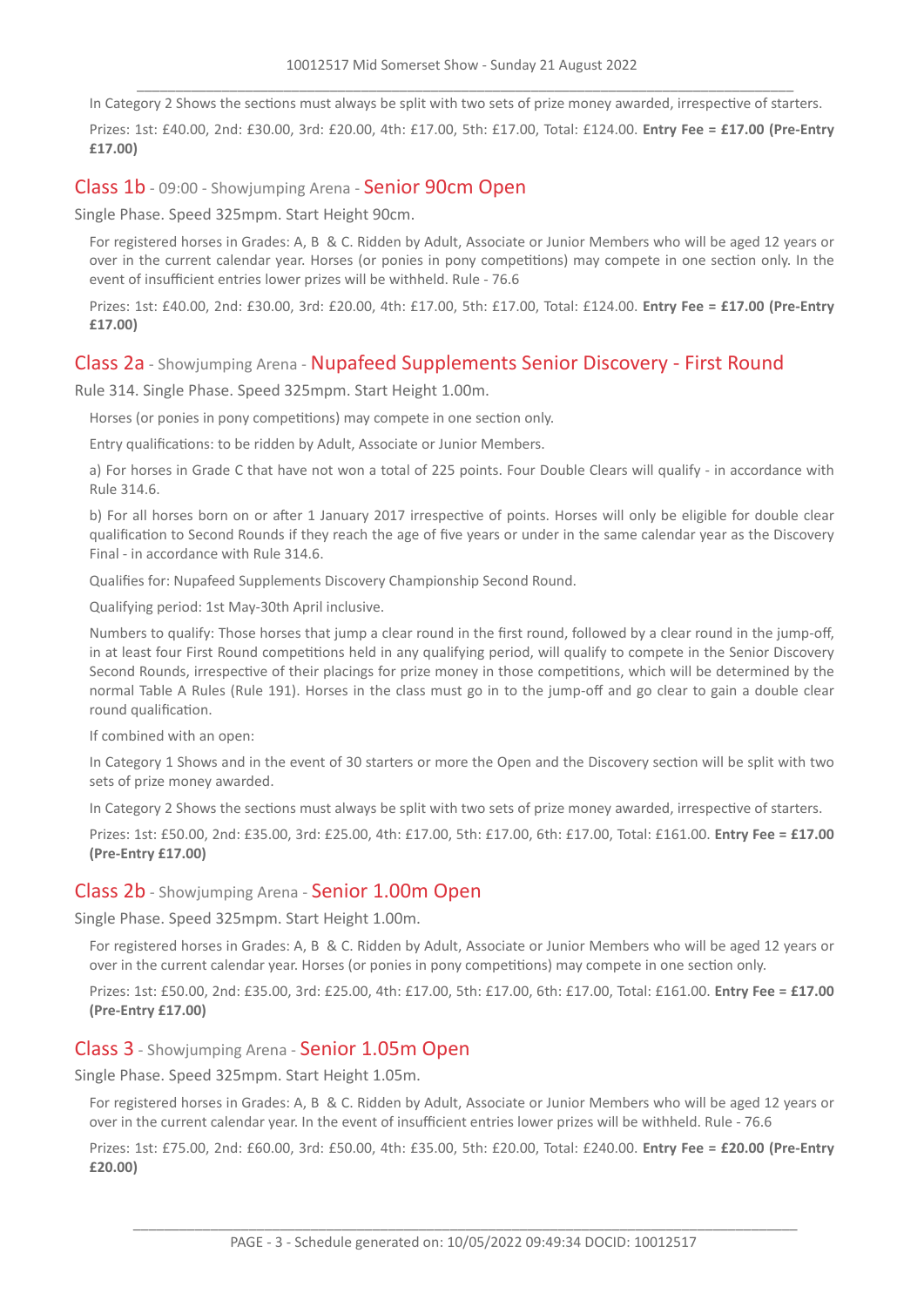#### Class 4 - Showjumping Arena - Senior Newcomers – First Round /1.10m Open

Rule 312. Single Phase. Speed 325mpm. Start Height 1.10m.

In the event of 30 or more starters the class will be split and two sets of prize money awarded. Horses (or ponies in pony competitions) may compete in one section only. In the event of insufficient entries lower prizes will be withheld. Rule - 76.6

• Newcomers:

(a) For registered horses in Grade C that have not won a total of 375 points. Four double clears will qualify - in accordance with rule 312.6

(b) For all horses born on or after 1st January 2016, irrespective of Points. Horses will only be eligible for double clear qualification to Second Rounds if they reach the age of six years or under in the same calendar year as the Newcomers Final - in accordance with Rule 312.6.

Four double clears will qualify for the Senior Newcomers Second Rounds. Qualifying period: The Senior Newcomers Second Round qualifying period for the 2022 second rounds is 1 May '21 – 30 April '22 (subject to revision).

If combined with an open: In the event of 30 or more starters the class will be split with two sets of prize money.

• 1.10m Open:

For registered horses ridden by Adult, Associate or Junior Members.

Prizes: 1st: £100.00, 2nd: £70.00, 3rd: £50.00, 4th: £40.00, 5th: £22.00, 6th: £22.00, 7th: £22.00, Total: £326.00. **Entry Fee = £22.00 (Pre-Entry £22.00)**

## Class 5 - Showjumping Arena - Equitop GLME Senior Foxhunter First Round/1.20m Open

Rule 310. Table A7. Speed 350mpm. Start Height 1.20m.

First place rosette kindly sponsored by Equitop GLME In the event of 30 or more starters the class will be split and two sets of prize money awarded. Horses (or ponies in pony competitions) may compete in one section only. In the event of insufficient entries lower prizes will be withheld. Rule - 76.6

• Foxhunter:

(a) For registered horses in Grade C that have not won a total of 700 points. Four double clears will qualify - in accordance with rule 310.6

(b) For all registered horses born on or after 1 January 2015, irrespective of points. Horses will be eligible for double clear qualification to attend second rounds providing they reach the age of seven years or under in the same calendar year as the Foxhunter Final - in accordance with rule 310.6 Four double clears will qualify.

Four double clears will qualify for the Senior Foxhunter Second Rounds. Qualifying period: The Senior Foxhunter Second Round qualifying period for the 2022 second rounds is 1 May '21 – 30 April '22 (subject to revision).

Those horses that have qualified for the Senior Foxhunter Championship in 2022 are not eligible for qualification to the 2023 Championship.

If combined with an open: In the event of 30 or more starters the class will be split with two sets of prize money.

• 1.20m Open:

For registered horses ridden by Adult, Associate or Junior Members.

Prizes: 1st: £100.00, 2nd: £70.00, 3rd: £50.00, 4th: £35.00, 5th: £22.00, 6th: £22.00, 7th: £22.00, Total: £321.00. **Entry Fee = £22.00 (Pre-Entry £22.00)**

#### Class 6 - Showjumping Arena - The Jack Haskins Memorial National 1.30m/1.40 Handicap

Rule 306. Table A7. Speed 375mpm. Start Height 1.30m.

Open to registered horses to be ridden by Adult, Associate and Junior Members.

Qualifies for: The British Showjumping National Championships.

Qualifying period: 1st July-30th June.